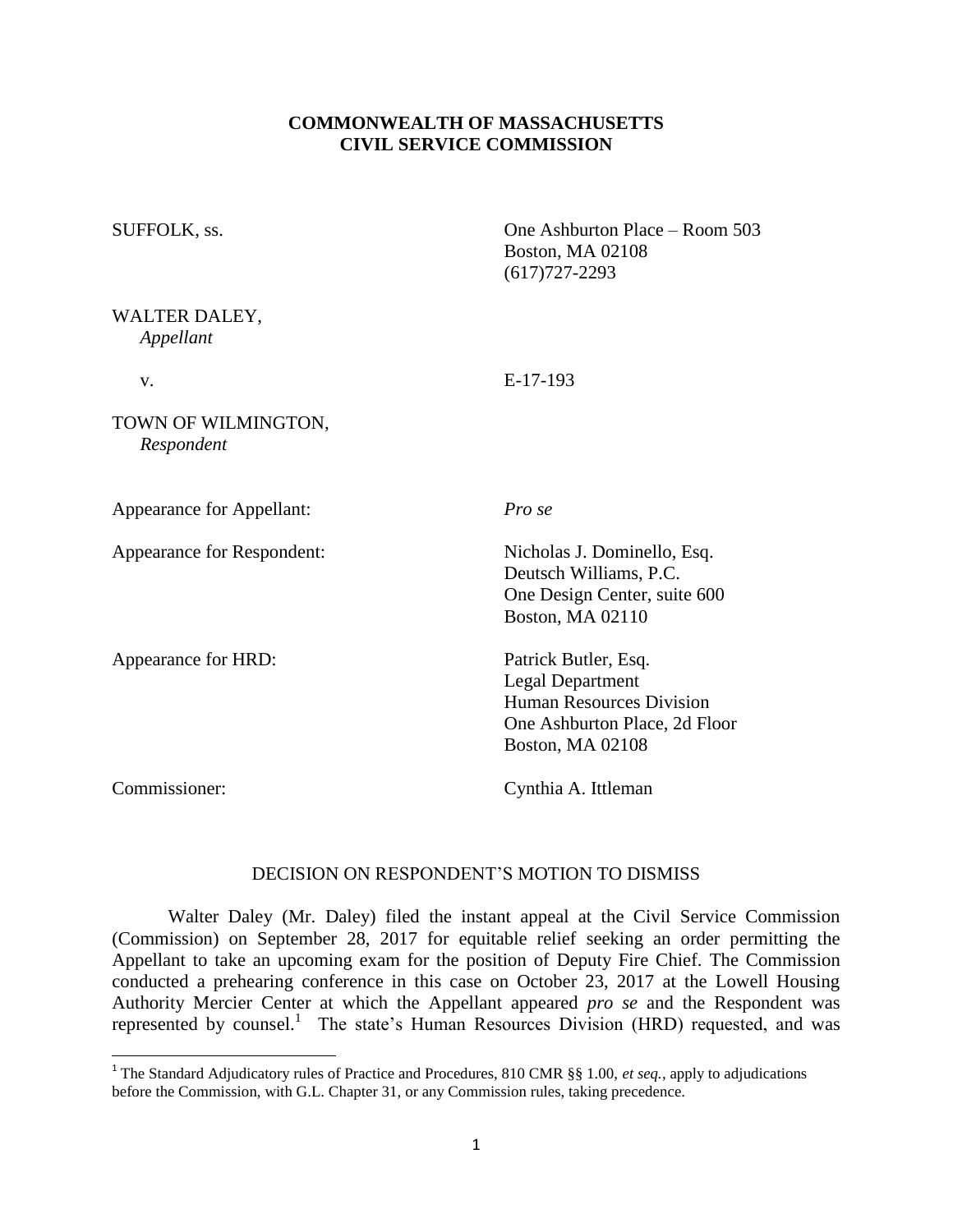allowed to participate in the prehearing conference by phone. At the prehearing conference, the Respondent was granted until November 6, 2017 to file a Motion to Dismiss (Motion), and the deadline for the Appellant and HRD to respond to the Motion was November 20. In addition, a full hearing for the appeal was scheduled for February 12, 2017 in the event that any dispositive motions were filed and denied. On October 24, I sent an email message to the parties confirming the deadlines for filing the Motion and responses thereto, as well as the February 12 full hearing date.

On October 31, 2017, the Respondent filed a Motion to Dismiss. On November 2, 2017, HRD sent an email message to the parties and the Commission simply stating that it "joins in the motion filed by the Town …." On November 30, 2017, I sent an email message to the parties indicating that the Commission had not received Appellant's response to the Motion, nor had I received a request from the Appellant to extend the time to file a response to the Motion, and that I would rule on the Motion. As of today, I have not received the Appellant's response to the Motion. For the reasons stated herein, the Motion is granted.

Based on the information presented at the prehearing conference and in the Motion and HRD's support thereof, the following appears to be undisputed, unless otherwise noted:

- 1. On September 3, 2015, the Commission allowed the Appellant's 2014 promotional bypass appeal and ordered, pursuant to the powers of relief in St. 1993, Chapter 310, placed the Appellant's name at the top of future certifications for promotion to the position of Fire Lieutenant in the Wilmington Fire Department (WFD). Daley v. Town of Wilmington, G2-14-161.
- 2. From September 3, 2015 to date, the Respondent has not requested a certification for the position of fire Lieutenant in the WFD.
- 3. The Appellant has not served in the position of Fire Lieutenant or Acting Lieutenant in the WFD.
- 4. The Respondent has scheduled a promotional examination for the position of Deputy Fire Chief to take place on December 6, 2017.
- 5. The Appellant applied to take the December 6, 2017 Deputy Fire Chief promotional exam and the Respondent denied his request.
- 6. On September 28, the Appellant filed the instant appeal asking HRD to order the Respondent to allow the Appellant to take the then-upcoming exam for Deputy Chief.

## *Relevant Law*

The United States Supreme Court has held that in order to survive a motion to dismiss, the non-moving party must plead only enough facts to state a claim to relief that is plausible on its face. *See* Bell Atlantic Corp. *v.* Twombly*,* 550 U.S. 544, 547 (2007). Thus, the non-moving party must plead enough facts to raise a reasonable expectation that discovery will reveal evidence in support of the allegations. *See* id*.* at 545. Similarly, the Massachusetts Supreme Judicial Court has held that an adjudicator cannot grant a motion to dismiss if the non-moving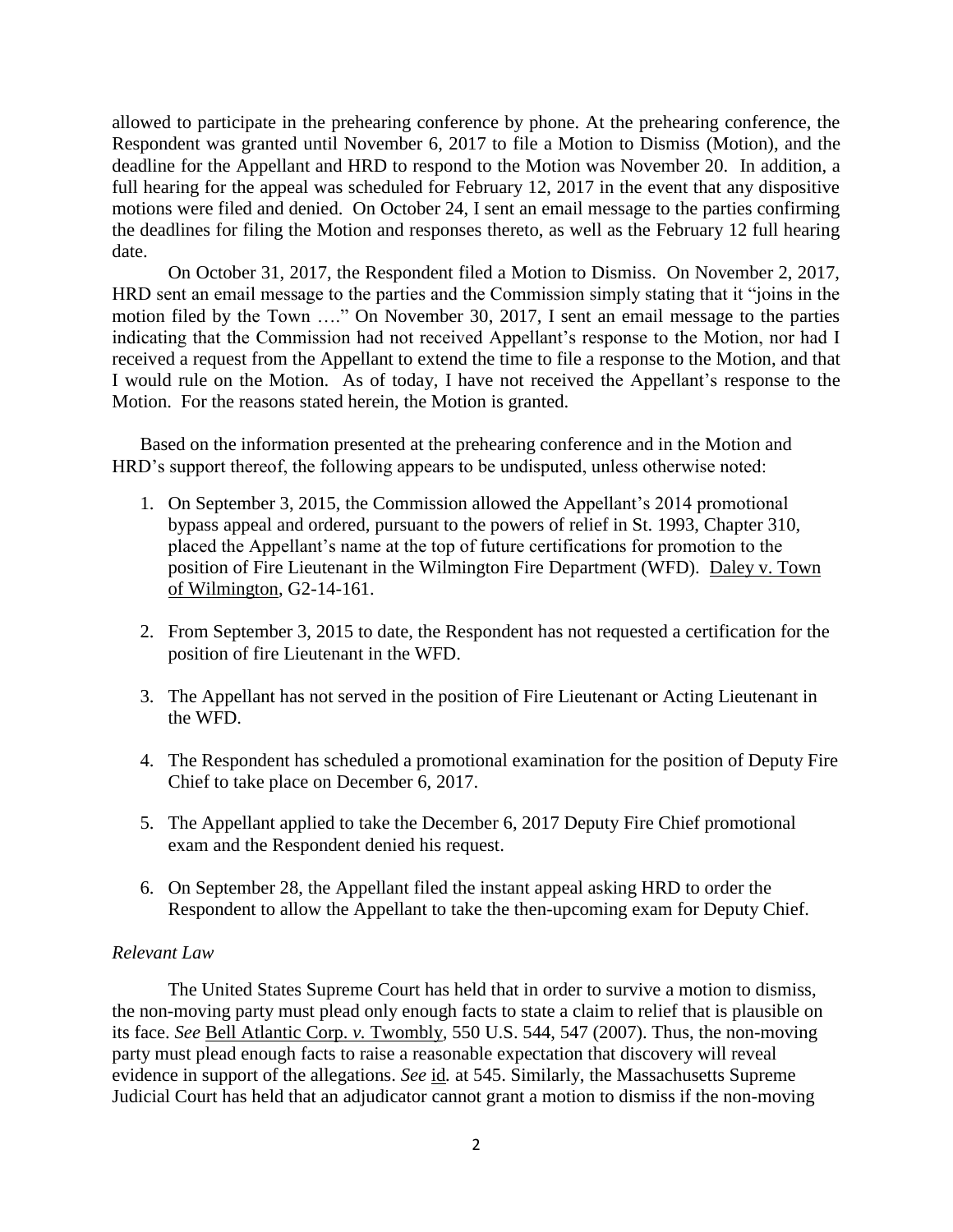party's factual allegations are enough to raise a right to relief above the speculative level based on the assumption that all the allegations in the appeal are true, even if doubtful in fact. *See* Iannacchino *v.* Ford Motor Co*.,* 451 Mass. 623, 636 (2008). The Standard Adjudicatory Rules of Practice and Procedure (hereinafter "Rules") govern administrative adjudication. 801 CMR 1.01, *et seq.* However, Commission policy provides that when such rules conflict with G.L. c. 31, the latter shall prevail; there appears to be no such conflict here. The Rules indicate that the Commission may dismiss an appeal for lack of jurisdiction or in the event the appeal fails to state a claim upon which relief can be granted. 801 CMR  $1.01(7)(g)(3)$ .

### G.L. c. 31, s. 59 provides, in pertinent part,

… An examination for a promotional appointment to any title in a police or fire force shall be open only to permanent employees in the next lower title in such force … provided, however, that no such examination shall be open to any person who has not been employed in such force for at least one year after certification in the lower title or titles to which the examination is open ….

(Id.)

In Weinburgh v. Civil Service Comm'n, 72 Mass.App.Ct. 535, *rev. den*., 452 Mass. 1110 (2008), the Court specifically addressed this portion of G.L. c. 31, s. 59. It determined that the Superior Court judge,

" … correctly concluded that G.L. c. 31, s. 59, requires that an employee: (1) be on the promotion list (and, thus, certified) for the immediate lower position one year prior to taking the exam for the higher position; and (2) actually serve in the force for one year after certification, but not necessarily in that lower position. …"

(Id.)(emphasis added)

#### *Parties' Arguments*

The Respondent argues that the Appellant is not eligible to take the Deputy Chief promotional exam. Specifically, the Respondent asserts that the Appellant " … is not in the next lower title, Fire Lieutenant …" and he "is not certified for the lower title of Fire Lieutenant and so he has not served in the force for at least one year since his name was first certified." (Motion) This two (2)-pronged analysis, the Respondent avers, is the result of the Appeals Court's decision in Weinburgh, *supra*, and subsequent Commission decisions. In addition, the Respondent argues that it has not even scheduled a Lieutenant exam for which the Appellant could sit. As a result, it states, the Appellant is "merely eligible for certification for the title of Fire Lieutenant. ..." (Id.)

At the prehearing conference in this appeal, the Appellant argued that he was bypassed in 2014 for promotion to Lieutenant and the certification on which his name appeared expired. The Appellant adds that the Commission granted this prior bypass appeal but it has been for naught because the Respondent has not scheduled any additional Lieutenant exams, although it has issued a reading list for a Lieutenant exam. However, the Appellant states that he does not have to take the next Lieutenant exam when it is scheduled because the Commission ruled that his name would be put at the top of the next Lieutenant list. Given these circumstances, the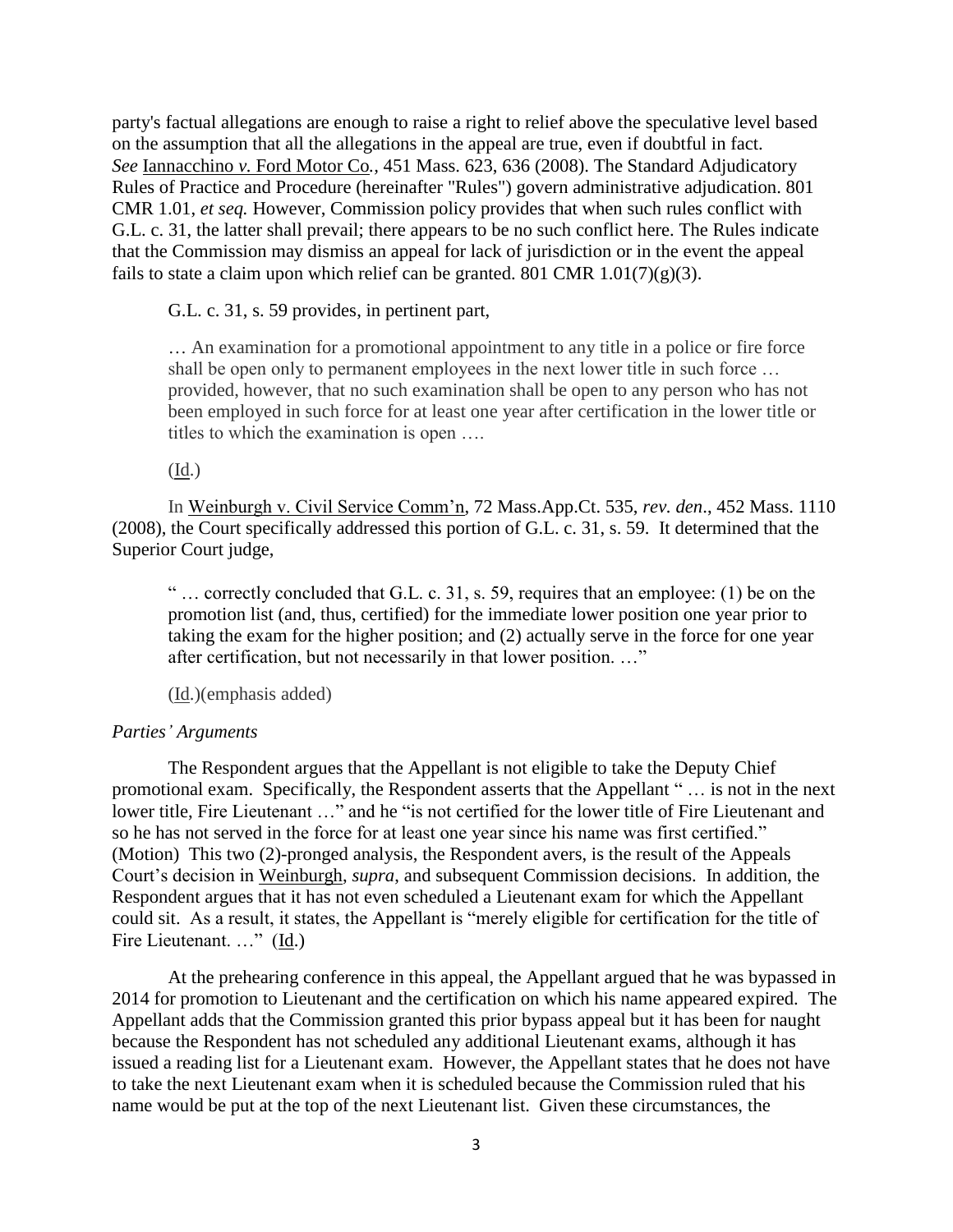Appellant avers, he should be allowed to take the Deputy Chief exam. In addition, the Appellant asserts that a Lieutenant in the WFD is out on extended injury leave and the Respondent should provisionally appoint the Appellant to that position so he can acquire experience in that title.

#### *Analysis*

The Appellant has failed to plead sufficient facts to state a claim to relief that is plausible on its face and upon which relief can be granted. As a result of appellate case law interpreting the pertinent portion of G.L. c. 31, s. 59, a two (2)-part test is applied to determine who may take a specific firefighter or police officer promotional exam. As the Respondent notes, and it is undisputed, the Appellant has not held the next-lower title of Lieutenant, as required by the first part of the test. However, the Respondent misinterprets the second part of the test when it asserts that the Appellant, "is not certified for the lower title of Fire Lieutenant and so he has not served in the force for at least one year since his name was first certified. …" Rather, the second part of the test requires that the person who wants to be eligible for a promotional exam "actually serve in the force for one year after certification, but not necessarily in that lower position". G.L. c. 31, s. 59. With respect to the Appellant's assertion that the Respondent should provisionally promote him Lieutenant while a current Lieutenant is out on injured leave, provisional appointments must be made according to G.L. c. 31, s.  $15<sup>2</sup>$ .

### Conclusion

 $\overline{\phantom{a}}$ 

For the foregoing reasons, the Motion is allowed and the appeal of Mr. Daley, docketed E-17-193, is hereby *dismissed.* 

Civil Service Commission

*/s/ Cynthia A. Ittleman* Cynthia A. Ittleman Commissioner

By a vote of the Civil Service Commission (Bowman, Chairman; Camuso, Stein and Tivnan (Ittleman-absent), Commissioners) on December 21, 2017.

 $^{2}$  G.L. c. 31, s. 15 provides, in pertinent part,

<sup>&</sup>quot;An appointing authority may, with the approval of the administrator … , make a provisional promotion of a civil service employee in one title to the next higher title in the same departmental unit. Such provisional promotion may be made only if there is no suitable eligible list, or if the list contains the names of less than three persons eligible for and willing to accept employment, or if an eligible list has been established as a result of a competitive examination for an original appointment and the appointing authority requests that the position be filled by a departmental promotional examination or pursuant to section eight. No provisional promotion shall be continued after a certification by the administrator of the names of three persons eligible for and willing to accept promotion to such position.

If there is no such employee in the next lower title who is qualified for and willing to accept such a provisional promotion the administrator may authorize a provisional promotion of a permanent employee in the departmental unit without regard to title, upon submission to the administrator by the appointing authority of sound and sufficient reasons therefor, satisfactory to the administrator. If the administrator has approved the holding of a competitive promotional examination pursuant to section eleven, he may authorize the provisional promotion of a person who is eligible to take such examination, without regard to departmental unit. ..." (emphasis added)